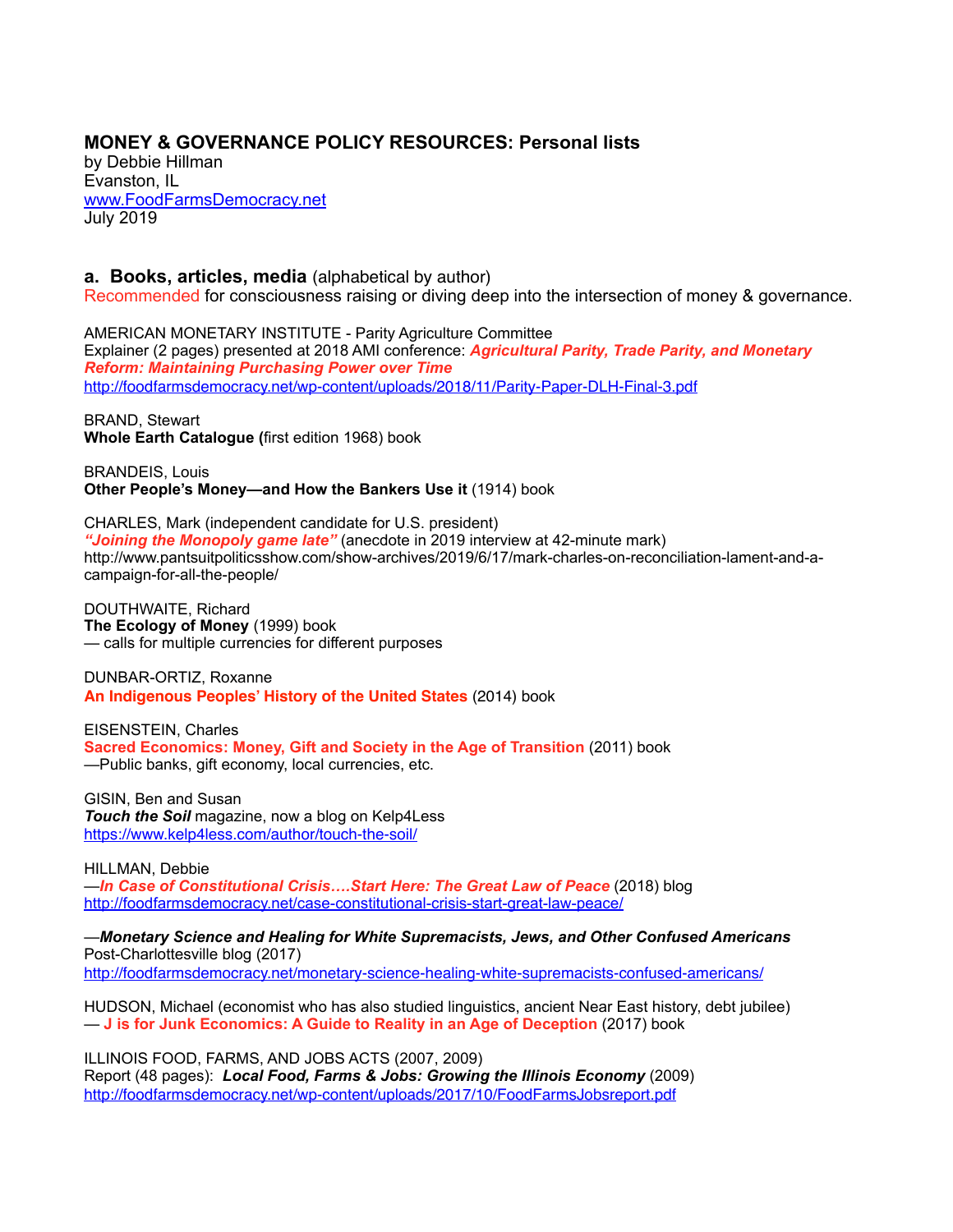## JACOBS, Jane **Cities and the Wealth of Nations** (1985) book

MANN, Barbara Alice **Iroquoian Women: The Gantowisas** (2000) book —indigenous economics and governance in northeast woodlands (U.S./Canada)

MELLOR, Mary **Debt or Democracy: Public Money for Sustainability and Social Justice** (2016) book

MERTZ, Chuck Radio show, **This is Hell** (WNUR) [www.thisishell.com](http://www.thisishell.com)

**MONETARY HISTORY CALENDAR** Weekly email filled with meaningful milestones, quotes, etc. An invaluable resource for staying engaged and self-education. <https://monetarycalendar.wordpress.com/>

**NEED ACT** HR2990 — National Emergency Employment Defense Act of 2011 Sponsor: Rep. Dennis Kucinich <https://www.congress.gov/bill/112th-congress/house-bill/2990>

## **ORGANIC GARDENING MAGAZINE**

How to live without money

PERRY, Geraldine **Climate Change, Land Use, and Monetary Policy** (2013) book

PRECHTEL, Martin **The Smell of Rain on Dust: Grief and Praise** (2015) book *"Money Eats the World"* — a retelling of a Yurok myth about all money being blood money

RAWORTH, Kate **Doughnut Economics: Seven Ways to Think like a 21st Century Economist** (2017) book

SKLANSKY, Jeffrey — Professor of History, University of Illinois-Chicago (UIC) **Sovereign of the Market: The Money Question in Early America** (2017) book

UNITED STATES **U.S. Constitution**

VAUGHAN, Genevieve **Gift Economy** website [http://gift-economy.com](http://gift-economy.com/) *—Maternal Roots of the Gift Economy Conference* (Rome, 2015) videos

WARING, Marilyn **If Women Counted: A New Feminist Economics** (1988) book later republished as **Counting for Nothing: What Men Value and What Women are Worth** (1999)

WHITFIELD, Ed (South Carolina activist) *Why the "teach a man to fish" parable is a "mean spirited lie* (2013 video clip)

<https://f4dc.org/ed-whitfield-on-why-the-teach-a-man-to-fish-parable-is-a-mean-spirited-lie/>

ZARLENGA, Stephen **The Lost Science of Money: The Mythology of Money—the Story of Power** (2002) book